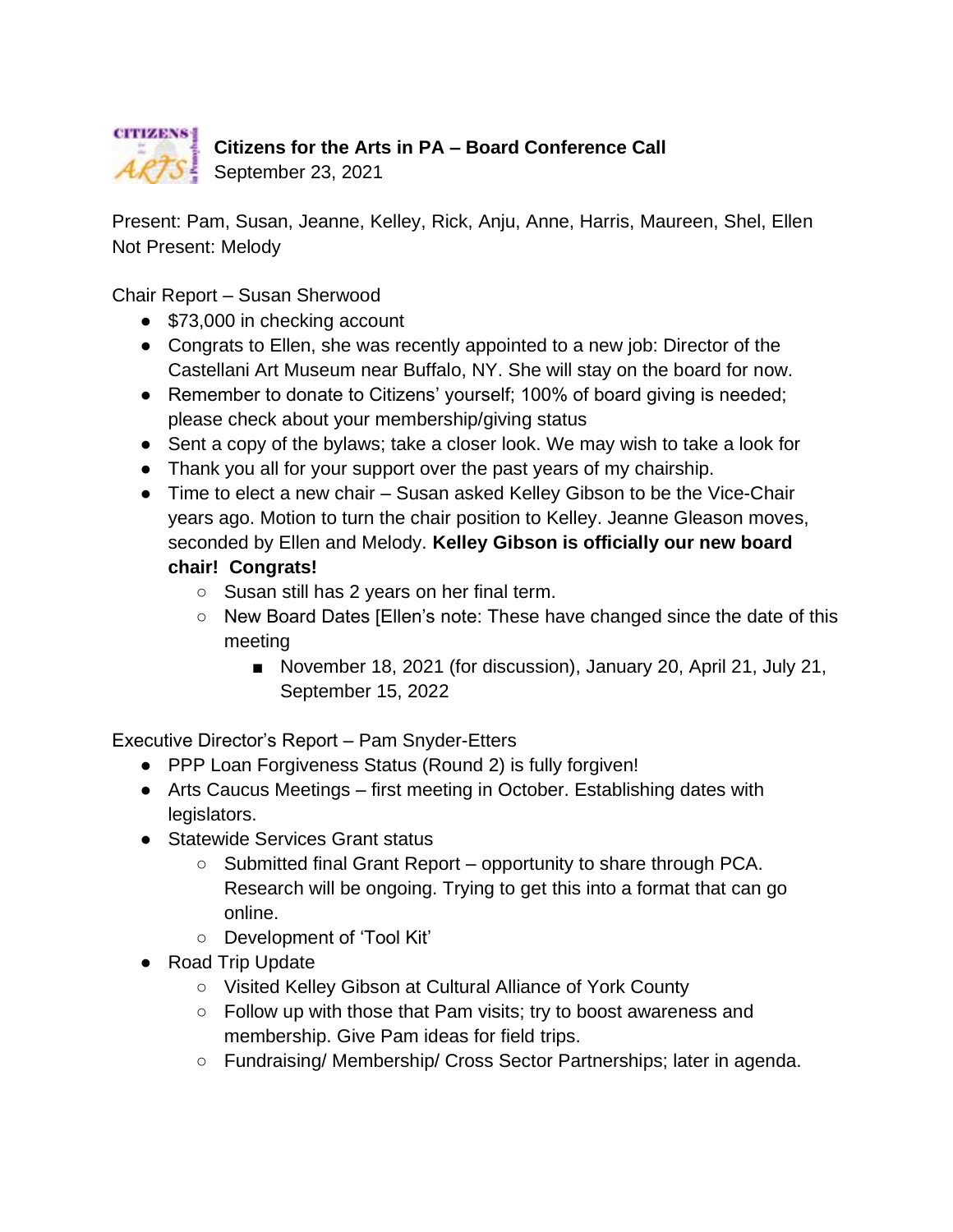- PCA AOAP Grant Final Report/ Invoicing for Payment
	- $\circ$  Increase in our AOAP moved into the rural category 27K!!
- PCA AOAP Grant next cycle update
	- Given access to some others so it's not so challenging to change address
	- Address Changes Altoona is our official home now.
	- $\circ$  Tax Filings with this as home
- Arts and Economic Prosperity Report American for the Arts initiated.
	- Every three years. 2016 was the last actual report; set to do next report prior to PCA. Talks about return in investment for economic support for the Arts. Helps with advocacy work and fundraising.
	- Unless you have a cultural alliance in an area, there's often gaps in the study/reporting across state since not every place has good support
	- 20,000K given to Americans for the Arts for this study but we have to do the work. May be able to have flexibility with this.

Treasurer's Report – Rick Bryant

- Review of Financial Statements
	- Bank account 77K
	- Main liability was PPA loan, now forgiven
	- Most revenue was from relief loan
- 2021-22 Budget Presentation & Adoption
	- Pam and Rick went through budget line by line
	- More aggressive fundraising goals asked for by Pam
	- A specific line for board dues to show our contribution
	- Most of the expense is Pam's salary and office/operating needs
	- $\circ$  Refund of payroll tax; Pam to follow up
	- Question of in-person board meetings and their expenses. Should we host them moving forward?
	- $\circ$  Much higher membership goal around 20K higher
		- 67 past-due members low-hanging fruit
		- Road Trip is crucial to driving membership
		- More incentives for members
- Rick makes a motion to approve. Kelley seconds. All approve. **FY 22 Budget passes. New budget goes into effect Oct 1, based off of federal fiscal year**

Fund Development Committee – Ellen Owens

- Pam drafted a Development Plan to share
- Talked over this during the last Committee meeting
- Slight pivot in how Citizens' operates advocating for funds, yes, but also better support for membership